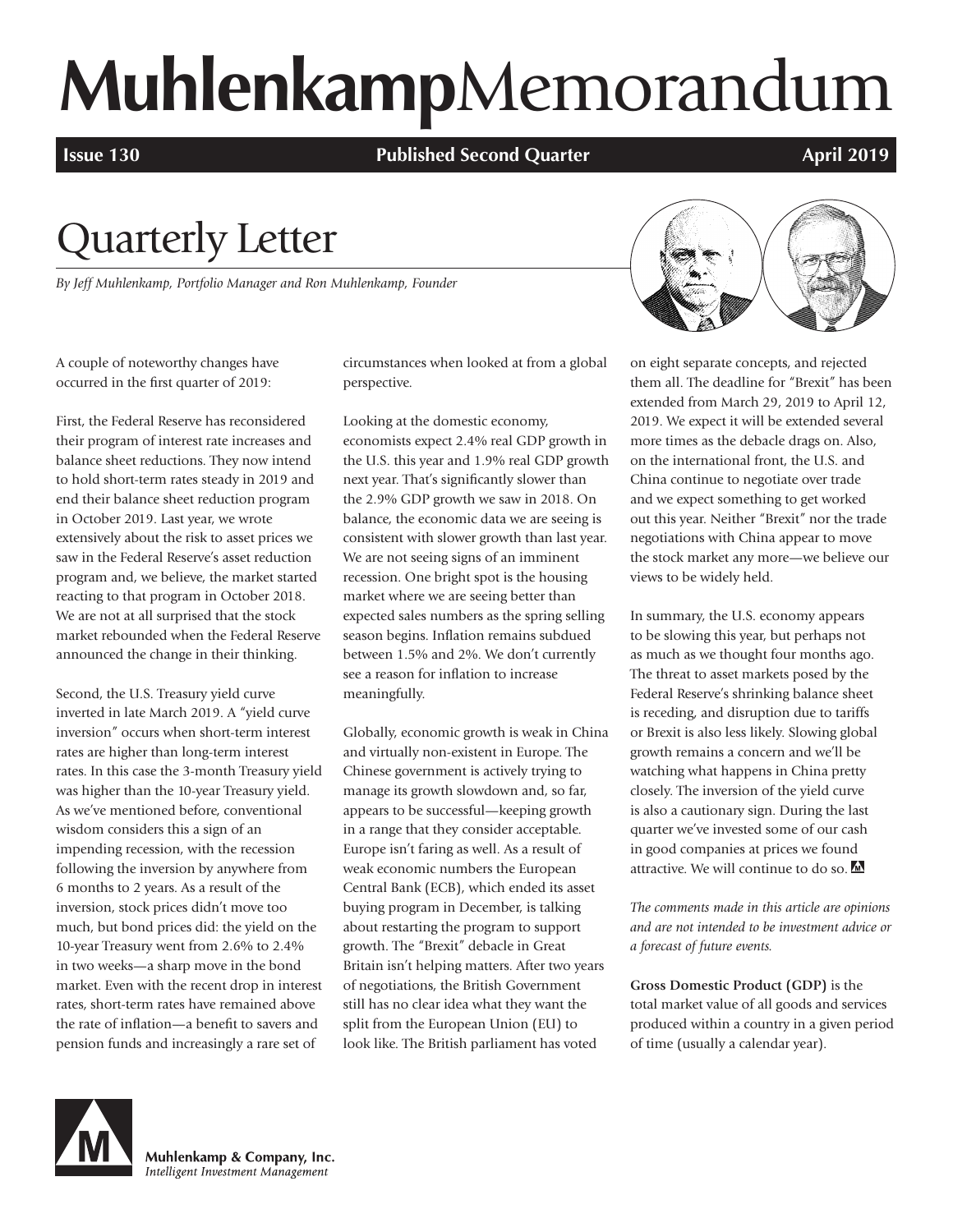## Letter to My Daughters: On Financial Health and Wellness

#### *By Tony Muhlenkamp, President*

You girls remember how a few years ago I was 80 pounds overweight and taking all kinds of medicines for various ailments (high blood pressure, high cholesterol, sleep apnea, metabolic syndrome). And you were so supportive while I worked to get healthy, which I knew how to do (eat better, manage stress, move the body) but hadn't done for a long time. And you helped me do that EVERY DAY for 18 months because I needed help doing something simple, but not easy. And you have supported me in continuing to do the work ever since. Thank you for that, I couldn't do it without you.

But, I don't think I ever told you WHY I did it; why I continue to do it. It's because I didn't want to die in my 50s; I want to live to be a healthy, active, and involved grandpa playing volleyball and frisbee with your children, teaching them how to ride a bike, motorcycle, and to shoot pool. The only way I know to hopefully do that was to get fit and healthy, to try to avoid the path to heart disease, stroke, and diabetes, etc.

Financial Health and Wellness has a LOT in common with Physical Health and Wellness, especially in the sense that



everyone knows it's important, and they even

know how to do it (make more, spend less, and invest the difference), but very few people actually do what it takes to achieve it. So, I'm starting to think people haven't determined WHY they should work to get and stay financially healthy. Just as I needed a sufficient WHY to eat better, manage stress, and exercise; people need a good WHY to earn, save, and invest.

My WHY for being financially healthy is remarkably similar to my WHY for being

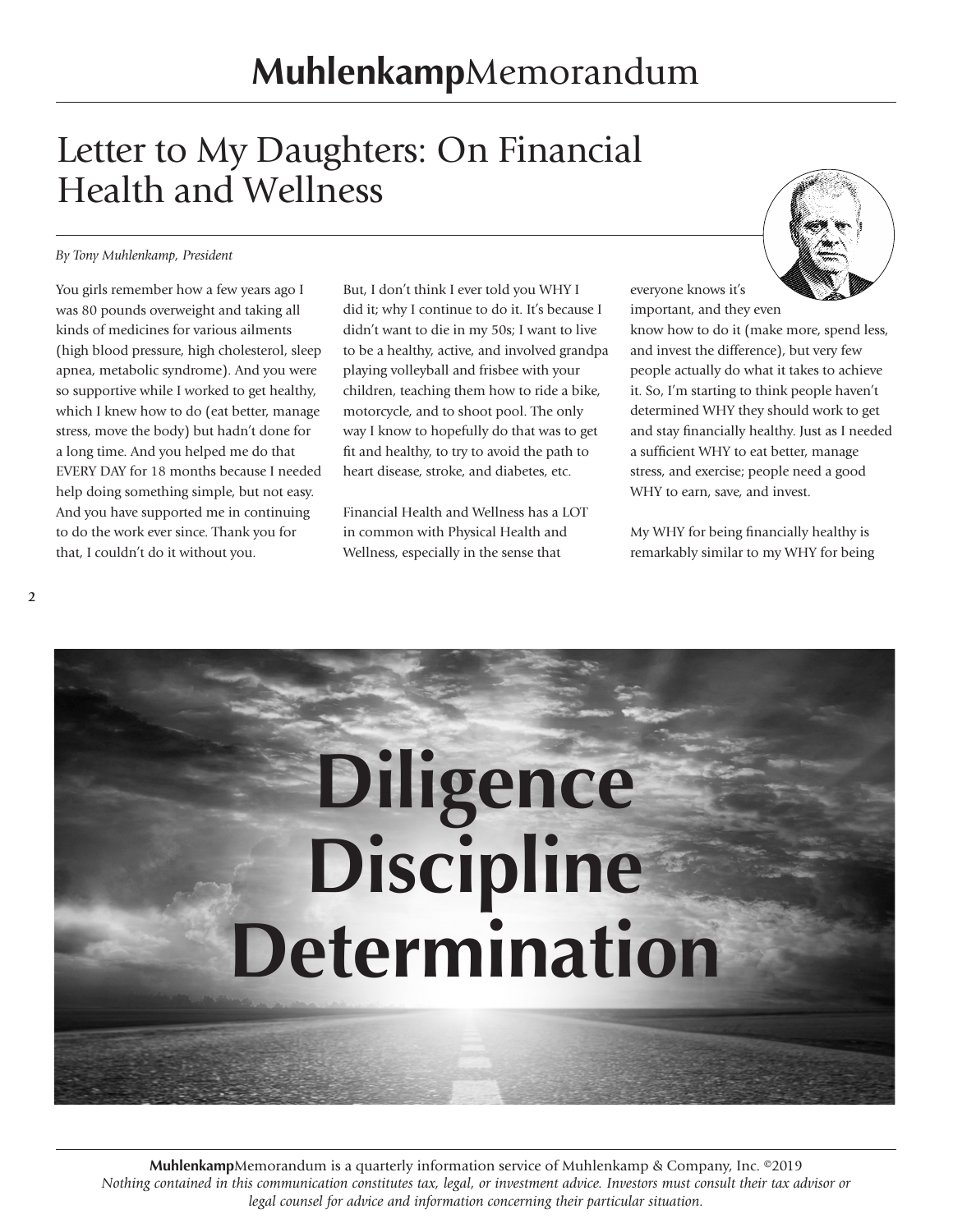physically healthy: to be able to watch and enjoy all the things you girls and your children are going to do and achieve and accomplish. I want to be *financially* healthy enough to enjoy my *physical* health, and I want to be *physically* healthy enough to enjoy my *financial* health.

Now, I had very good reasons for eating poorly and not working out: I was busy with work and you girls; I was stressed; I was tired; etc. But my good reasons for my bad habits were all short term gratifying and long term destructive. I had to shift my focus to the good reasons I have for being healthy.

The same thing is true for your finances. You could have 100 reasons why you can't save, and they are all good and rational reasons, but they are short-term reasons that are counterproductive to your long-term goals and ambitions. Do the right things, do them consistently, and do them for sustained periods of time measured in years.

John Templeton once explained to a reporter one of his secrets for becoming wealthy; for the first 20 years out of college he saved half of everything he earned. Period. Now John Templeton is a LEGENDARY investor and earned good returns for his clients by investing. But one of his methods for becoming wealthy was not some stock-picking tip; it was to save HALF of everything he made. Simple really, dirt simple—but not EASY. Just like being physically healthy is simple, but not easy, so is being financially healthy. I'm not saying you have to save 50% of everything you earn, but you could probably save 5% (maybe even 10%). Most of us can find a

way to save a nickel or a dime out of every dollar we earn (and if you can't find a way, come talk to me; I'll help you.)

We should go over the wonderful effect of compound interest on your finances, but the key to compounding is TIME. The earlier you start, the more consistent you are, the better it works. Just like being physically healthy, the benefits compound over time. The longer you do it, the more consistent you are, the better your results.

Let me know if you want to talk about any of this, or if you need help getting started. At your age, you don't need much in the way of financial planning, just save and invest, save and invest. As you get older, it will be useful for us to go through a formal and comprehensive financial planning process; but for right now just save and invest, save and invest.

*The comments made in this commentary are opinions and are not intended to be investment advice or a forecast of future events.*

*Investing in stocks, mutual funds, and other assets involves risk. The investment return and principal value of an investment will fluctuate so that an investor's shares, when redeemed, may be worth more or less than their original cost. Principal loss is possible. Past performance does not guarantee future results.*

#### **Announcements**

**Register for our Upcoming Webcast**  Please join us for our webcast with Tony, Ron, and Jeff Muhlenkamp.

Thursday, May 30, 2019 4:00 p.m. – 5:00 p.m. ET

Register at www.muhlenkamp.com or call us at (877)935-5520.

#### **Webcast Archive Available on Website**

At our February 28, 2019 webcast, Ron and Jeff updated their views on the economy and the global investing environment. Visit www.muhlenkamp. com for the webcast archive and to access other videos and essays available in our Library collection.

#### **Request for Email Address**

Muhlenkamp & Company regularly publishes information that gets distributed by email only. To be added to our email list, visit www. muhlenkamp.com or call us at (877) 935-5520. Your contact information will not be released to any third party.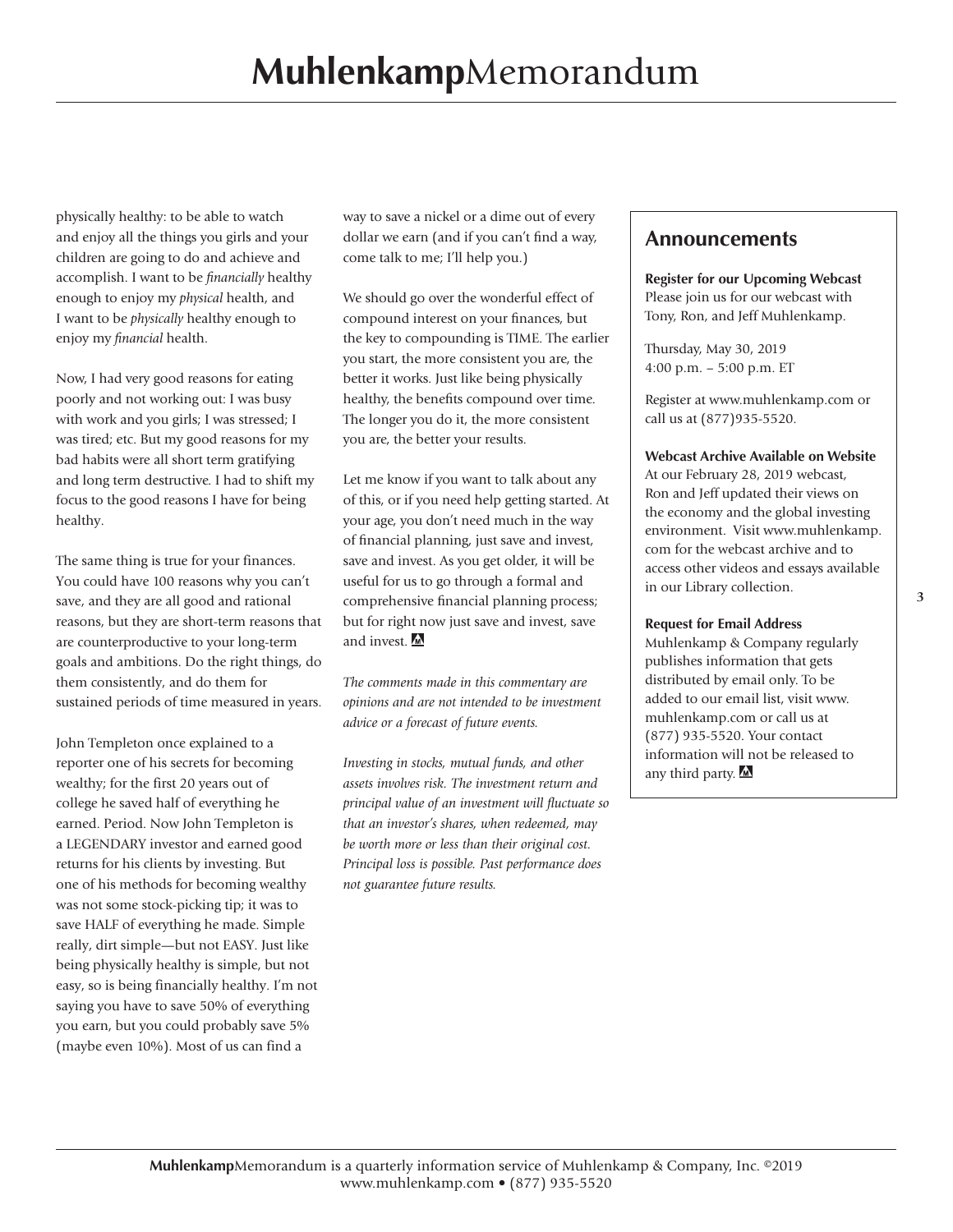

## **Muhlenkamp**Memorandum

Inside this issue:

- Quarterly Letter
- Letter to My Daughters: On Financial Health and Wellness
- **Announcements**

# **Upcoming Webcast**

Please join us for our webcast with Tony, Ron, and Jeff Muhlenkamp.

Thursday, May 30, 2019 4:00 pm – 5:00 pm ET



**Register at www.muhlenkamp.com or call us at (877)935-5520.**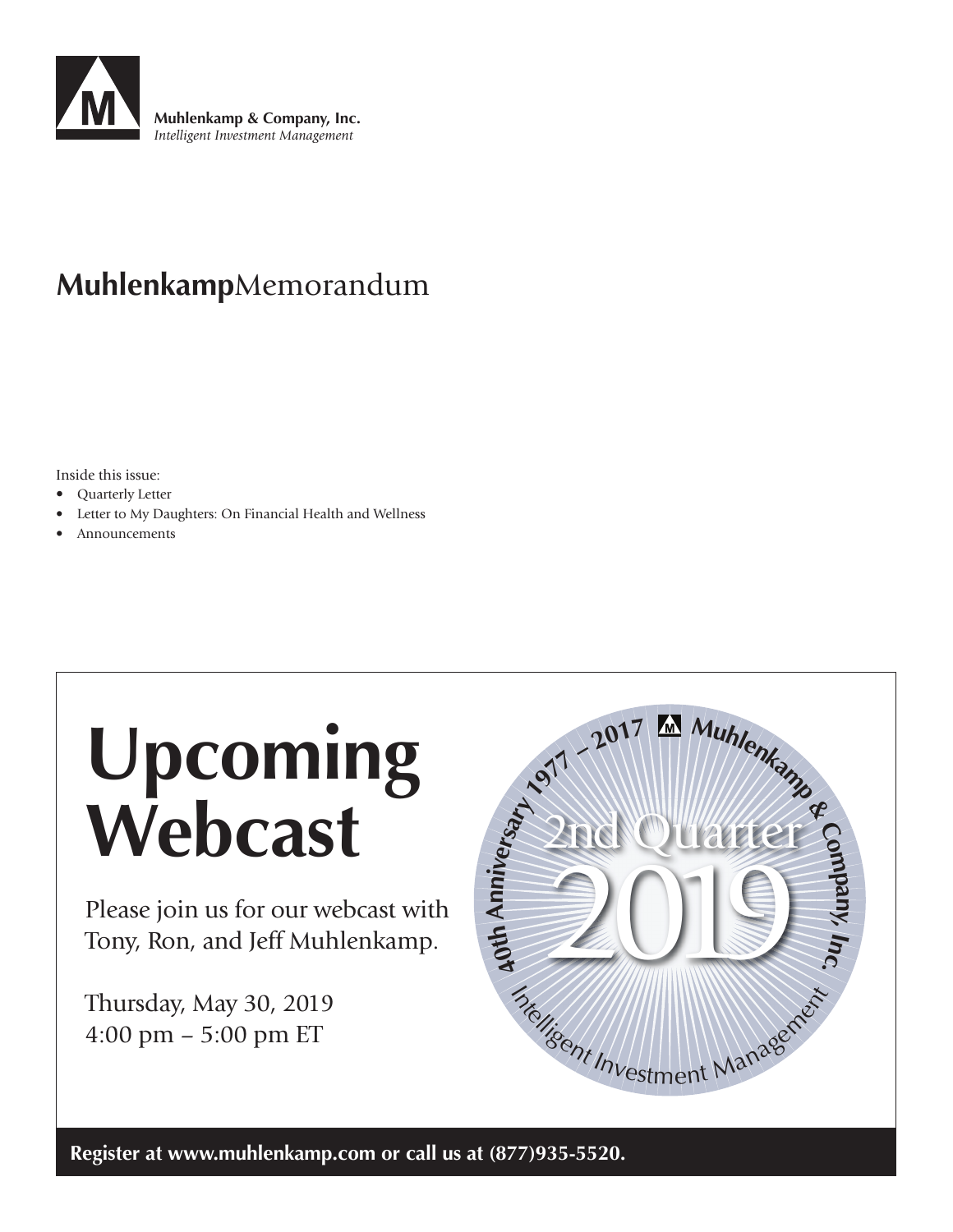# **Muhlenkamp**SMA **All-Cap Value**

#### **For the period ended 3/31/2019**

*Muhlenkamp & Company's All-Cap Value SMA (Separately Managed Account) is designed for investors' accounts over \$100,000. We employ full discretion, applying fundamental analysis.*

#### **Investment Objective**

We seek to maximize total after-tax return through capital appreciation, and income from dividends and interest, consistent with reasonable risk.

#### **Investment Strategy**

We invest in undervalued assets wherever they may be found. Typically, this results in holding a portfolio of companies we believe are materially undervalued by the market. Bonds may be included in the portfolio if they are a good investment.

#### **Investment Process**

We start with a bottom-up scan of domestic companies, typically looking at most U.S. companies at least four times per year. We add to that an understanding of the sector dynamics in which companies are operating, an assessment of the business cycle, and a review of macroeconomic conditions.

Our primary screening metric is return on shareholder equity (ROE). We are looking for companies with stable returns that can be purchased cheaply, or for companies with improving returns that have not yet been recognized by the market.

We don't believe that a holding period of "forever" is appropriate in all cases, but are comfortable holding companies as long as they continue to meet expectations.

#### **Investment Risk**

We define investment risk as the probability of losing purchasing power over long periods of time, which is quite different from Wall Street's definition of price volatility in very short periods of time. Taxes, inflation, and spending will ALL impact the purchasing power of your assets.



**Muhlenkamp & Company, Inc.** Intelligent Investment Management

### **All-Cap Value Composite Performance (Net of Fees)**

|                               |                 |             | Annualized      |                 |                  |                  |  |
|-------------------------------|-----------------|-------------|-----------------|-----------------|------------------|------------------|--|
|                               | Year to<br>Date | One<br>Year | Past 3<br>Years | Past 5<br>Years | Past 10<br>Years | Past 15<br>Years |  |
| Refurn                        | $6.53\%$        | $-1.40\%$   | $3.05\%$        | 1.05            | $8.64\%$         | $2.67\%$         |  |
| S&P 500 Total Return*         | $13.65\%$       | $9.50\%$    | $13.51\%$       | $10.91\%$       | $15.92\%$        | 8.57%            |  |
| <b>Consumer Price Index**</b> | $0.61\%$        | $1.52\%$    | $2.16\%$        | $1.49\%$        | $1.77\%$         | 2.06%            |  |

 **\* The S&P 500 is a widely recognized, unmanaged index of common stock prices. The figures for the S&P 500 reflect all dividends reinvested but do not reflect any deductions for fees, expenses, or taxes. One cannot invest directly in an index.**

 \*\* Consumer Price Index (CPI) – As of February 2019 – U.S. CPI Urban Consumers NSA (Non-Seasonally Adjusted), Index. The Consumer Price Index tracks the prices paid by urban consumers for goods and services and is generally accepted as a measure of price inflation. Price inflation affects consumers' purchasing power.

*Consolidated performance with dividends and other earnings reinvested. Performance figures reflect the deduction of broker commission expenses and the deduction of investment advisory fees. Such fees are described in Part II of the adviser's Form ADV. The advisory fees and any other expenses incurred in the management of the investment advisory account will reduce the client's return. It should not be assumed that recommendations made in the future will be profitable or will equal the performance of the above accounts. A list of all security recommendations made within the past twelve months is available upon request.*

### **Top Twenty Holdings**

|                                                  |                                            | % of Net |
|--------------------------------------------------|--------------------------------------------|----------|
| Company                                          | Industry                                   | Asset    |
| Microsoft Corporation                            | Software                                   | 4.79%    |
| Apple Computer Inc.                              | Technology Hardware, Storage & Peripherals | 4.40%    |
| Alliance Data Systems Corporation                | <b>IT Services</b>                         | 4.05%    |
| UnitedHealth Group Inc.                          | Healthcare Providers & Services            | 3.99%    |
| AutoZone, Inc.                                   | Specialty Retail                           | 3.89%    |
| Microchip Technology                             | Semiconductors & Semiconductor Equipment   | 3.39%    |
| Cameco Corporation                               | Oil, Gas, & Consumable Fuels               | 3.26%    |
| Alerian MLP ETF                                  | Exchange Traded Funds                      | 3.26%    |
| Celanese Corporation - Series A                  | Chemicals                                  | 3.19%    |
| Broadcom Inc.                                    | Semiconductors & Semiconductor Equipment   | 3.07%    |
| Annaly Capital Management Inc.                   | Real Estate Investment Trusts              | 3.02%    |
| Gilead Sciences, Inc.                            | Biotechnology                              | 2.97%    |
| Invesco Buyback Achievers                        | Exchange Traded Funds                      | 2.96%    |
| <b>SPDR Gold Shares</b>                          | Exchange Traded Funds                      | 2.82%    |
| DowDuPont, Inc.                                  | Chemicals                                  | 2.63%    |
| Celgene Corp.                                    | Biotechnology                              | 2.58%    |
| Cognizant Technology Solutions Corp. IT Services |                                            | 2.48%    |
| McKesson Corporation                             | Health Care Providers & Services           | 2.43%    |
| Federated Investors, Inc. - Class B              | Capital Markets                            | 2.28%    |
| Biogen Idec Inc.                                 | Biotechnology                              | 1.87%    |
|                                                  |                                            |          |

*Composite holdings are subject to change and are not recommendations to buy or sell any security.*

*Composite Top Twenty Holdings are presented as supplemental information to the fully compliant presentation on the next page.*

*Return on Equity (ROE) is a company's net income (earnings), divided by the owner's equity in the business (book value).*